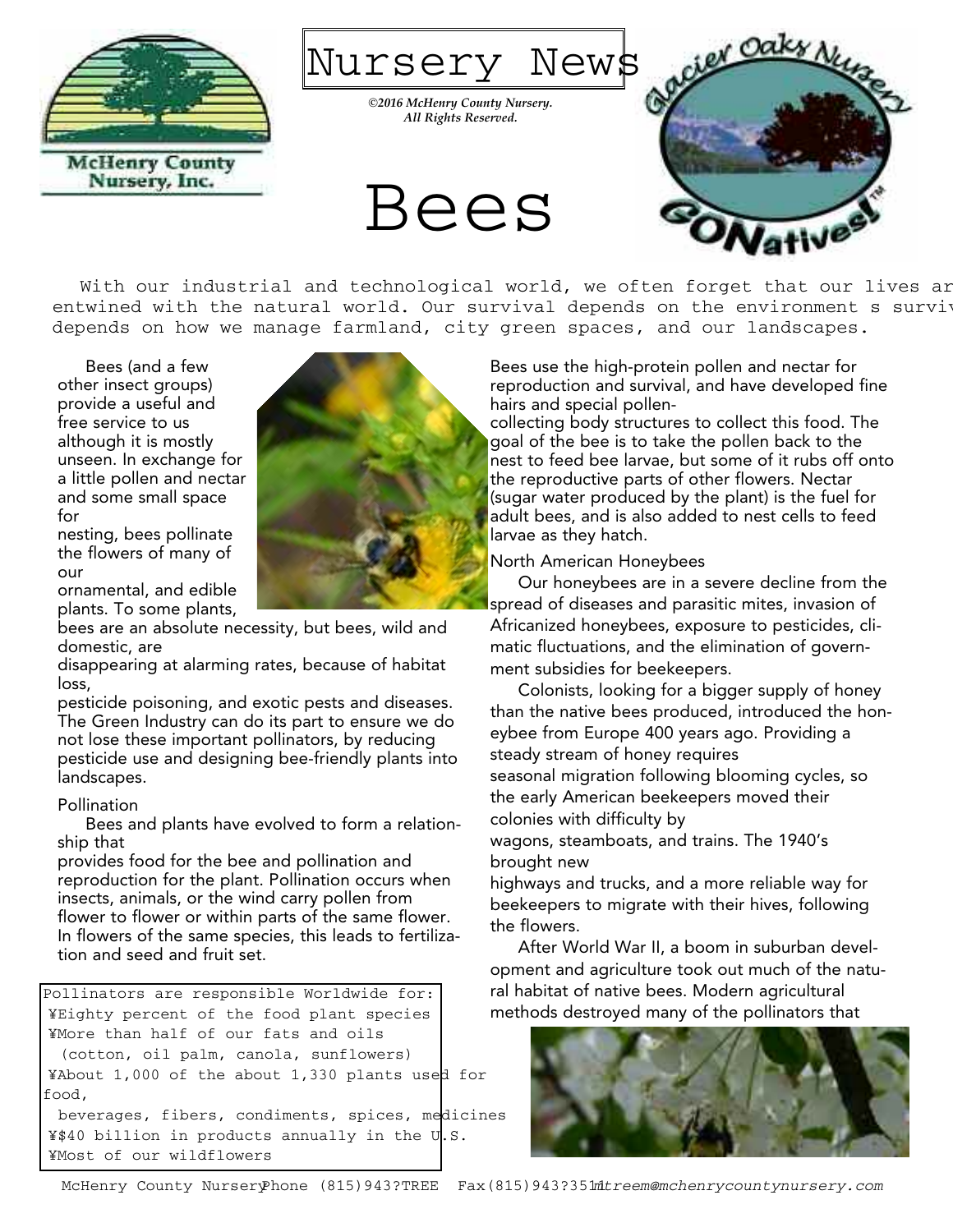

**McHenry County** Nursery, Inc. White Oaks Road Harvard, IL 60033 Phone: (515)943-8733 EAX: (815)943-3513

Nursery News

*©2006 McHenry County Nursery. All Rights Reserved.*

Bees

Colonies in the US: Late  $1940$   $$.9$  million 1985 4.3 million



made farming possible. Beekeepers found an untapped Commercial Honeybee

market, and went from paying farmers for use of their blooming crops, to charging farmers for their pollination services.

In the 1980s, widespread attacks by nonnative parasitic mites destroyed many honeybee colonies, and pesticide free land where bees can safely forage without being poisoned became increasingly hard to find. For example, after the pesticide Sevin is applied to crops, worker bees carry the contaminated pollen back to the hive, where it can affect the colony for months, and kill many of the bees. PenncapM (the insecticide for controlling corn rootworm) is a toxic nerve poison in pollen-sized beads. Bees pick up the pellets along with the pollen and carry them back to the colony. Corn growers rely on wind-pollination instead of bees, so they see

Penncap-M as a cheap and efficient control for rootworm.

Today, with the increased difficulty in raising healthy bees, demand for the services of migratory beekeepers increases. Those who suffer losses can move



their hives away from where the pesticide is used, but some are bankrupted by massive bee kills, adding to the long-term decline of commercial honeybees. Honeybees have become a threatened <sub>n</sub>species, which will have adverse effect on agricul-

1995  $_2$ ,  $_7$   $_{\text{millip}}$ ture, and much of our food supply.

> With the decline of honeybees, the best hope for longterm survival of many American farmers may be a backup system, including the recovery of native bees. Farms or orchards with no nearby wild habitat must rely on rented honeybees, but those with nearby woods or



wild habitat can rely on native bees of many species to pollinate even the most demanding crops. Conventional farming would have to be more sustainable to encourage native bees, including growing cover crops like rye and clover, restoring native plants in roadsides and ditches for nesting areas, and reducing pesticide use.

## Native Bees

The United States and Canada are home to

¥ Native and heirloom pl**ants?**vars and hybrids are selected for disease 4p500 species of native bee of all and color, and usually do not contain enough pollen and nectar for bee<mark>s sizes and colors. These</mark> ¥ Options?10 or more species of pollen/nectar producing plants, and largeskdence to increased pesticide ¥ Successive bloomis peason?long to provide pollen and nectar to bees of ¥ Water? for drinking and creating nests, birdbaths, ponds or fountains. patches of like flowers

- ¥ Privacyow maintenance landscapes? solitary native bees make their individual nests in the ground or in trees
- ¥ Pesticide?free plants



use and habitat loss. The Plight of the Bumblebee There are about 45 species of

indigenous bees are the major unseen pollinators, and are all at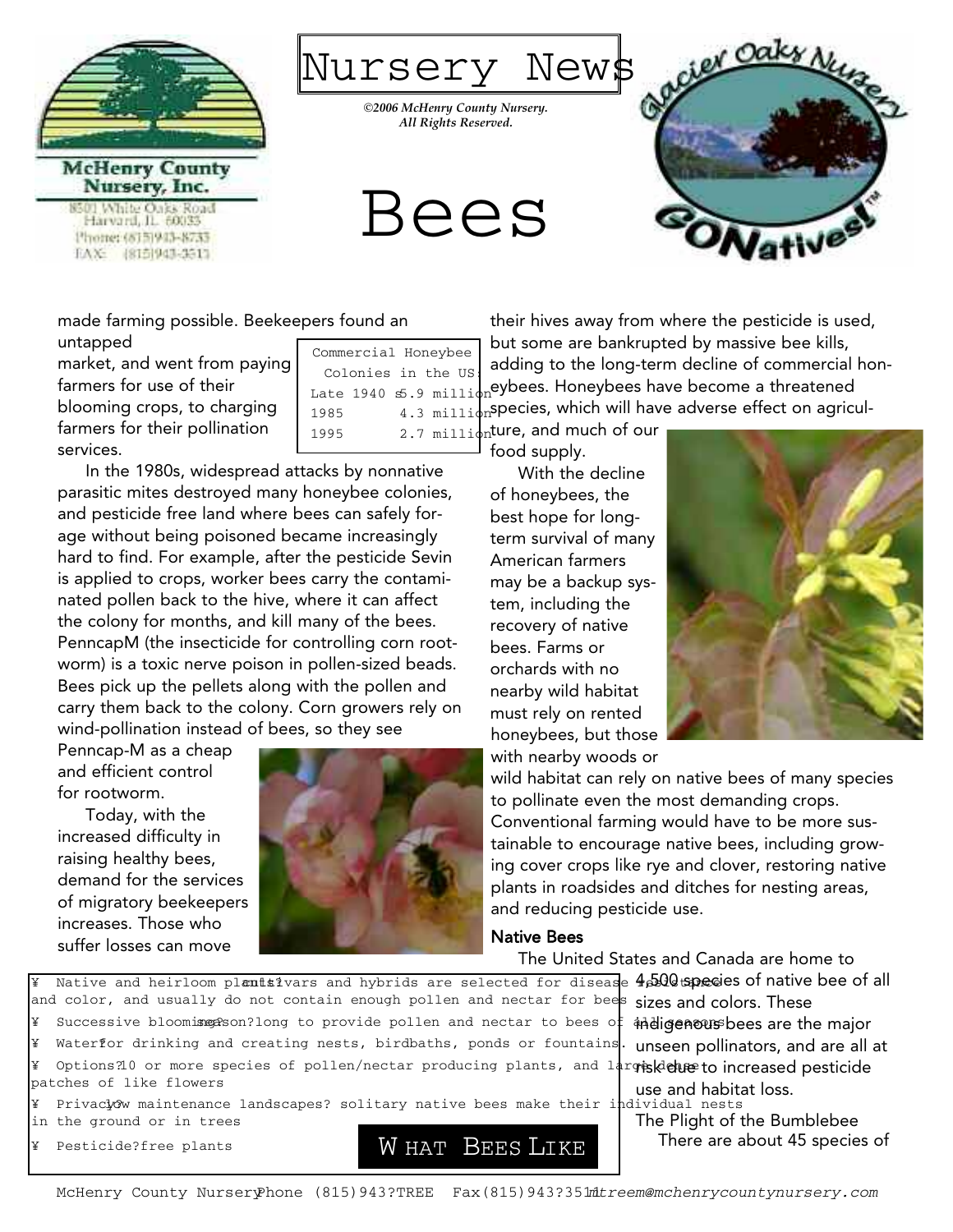

Bumblebees in the US. They are responsible for the 'buzz pollination' of certain flowers of the tomato family (tomatoes, potatoes, eggplant, and peppers), which have pollen inside chambers with tiny openings like a saltshaker. The bee must vibrate her body to shake the pollen out, making a buzz. Bumblebees are bred for greenhouse production of these crops.

In the early 1990s, bumblebee colonies from Europe, carrying an infectious disease, were shipped to the United States, and escaped the greenhouses. Native bumblebees had no natural resistance, and were destroyed by the exotic disease. The USDA put restrictions on uses of bumblebees shipped from Europe, to keep them from escaping greenhouses, but the bees still find their way out.

### Bee-Friendly Landscaping

Pollen and nectar plants are important in landscaping for bees, but we can also help bees by making nests or providing materials for a nest. We can safely share our gardens with bees if the nests are located far enough away from decks, patios and playing areas. Nests should also be located in the shade to protect larvae.



Pesticides highly toxic to bees: aldrin bendiocarb carbaryl chlorpyrifosdiazinon dichlorvos dieldrin dimethoate endosulfan EPN fenitrothionfenthion heptachlor

Diversity Bees, like the plants they evolved with, are very diverse in species and in habits. exception of the big bumblebee, most native bees are often overlooked. Unlike the social honeybe live in hives and colonies, almost all native bees are solitary, and the single mothers forage and raise larvae on their own.

| Some Native BeeAppearance |                                                                                                                                 |                                | Solitary Pollinate                                                                                                                                      | Other                                                                       |  |
|---------------------------|---------------------------------------------------------------------------------------------------------------------------------|--------------------------------|---------------------------------------------------------------------------------------------------------------------------------------------------------|-----------------------------------------------------------------------------|--|
| Carpenter Bee             | Similar to bumblebees, but w<br>shiny black abdomen. Males<br>have white markings on their <sup>x</sup><br>head and no stinger. |                                | passionfruit, blackberry, canola, co<br>pepper, pole bean, and rhododendron<br>often "rob" flowers by chewing into<br>side instead of pollinating them) | Wood chewing bee, can cause<br>damage, prefers softwood,<br>unpainted wood. |  |
| Blue Orchard B            | Iridescent blue or blue?gree<br>smaller than the honeybee.                                                                      |                                | many kinds of orchard fruit trees<br>(except citrus)                                                                                                    | Non?aggressive, more efficient<br>than honeybees.                           |  |
| <b>Bumblebee</b>          | Fuzzy, yellow & black stripe                                                                                                    |                                | tomato, eggplant, pepper, potato, b Work harder, faster, and in<br>clover, berries                                                                      | cooler weather than honey                                                   |  |
| bees.                     | Squash Bee                                                                                                                      | Large and<br>orange?<br>brown, | between the size of a<br>honeybee & bumblebee.                                                                                                          | Ιx                                                                          |  |
| mainly pump?<br>gourds    | kins, squash alcool conditions<br>(honeybees do not).                                                                           | Bee                            | can work in the dark, and cl <sub>Leafcutt</sub> Black with silvery white hairs, ban,<br>white hairs on the top of the abdom                            |                                                                             |  |